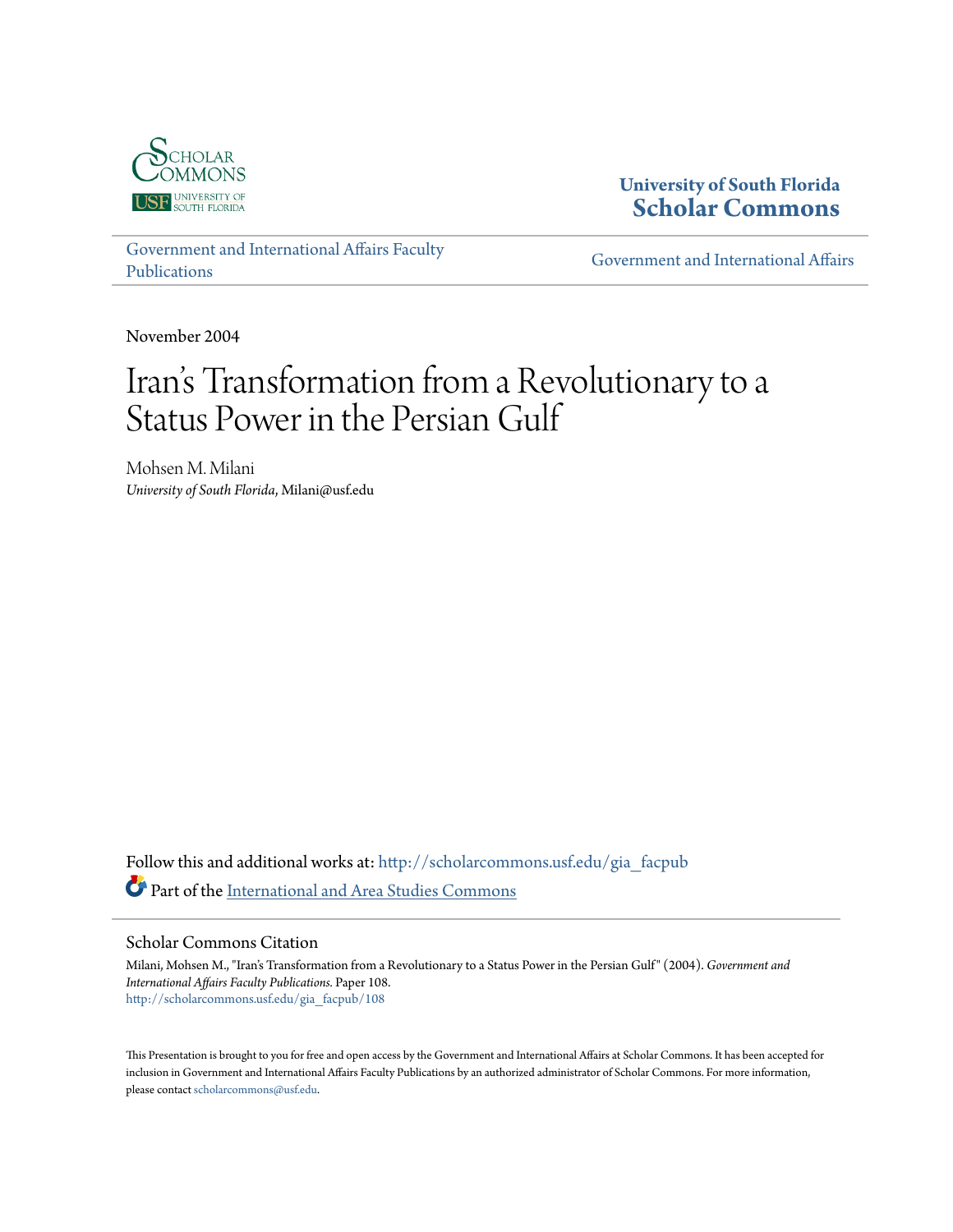**"Iran appears ready to discuss the future of Iraq as well as other security issues with the United States. It remains uncertain for Tehran whether a 'tactical consensus' on Iraq could . . . lead to a marked improvement in US-Iran relations."**

# **Iran, the Status Quo Power**

MOHSEN M. MILANI

Not since 1979, when a popular revolution<br>brought the ayatollahs to the pinnacles of<br>faced as many opportunities and imminent threats brought the ayatollahs to the pinnacles of power, has the Islamic Republic of Iran faced as many opportunities and imminent threats as it does today. On the twenty-fifth anniversary of the revolution, the future of Iran's popular reform movement is at stake. Regionally, the fall of Saddam Hussein has eliminated a major threat, while also opening new doors for Iran to potentially expand its influence in Iraq. Yet the emerging strategic configuration has also heightened Tehran's perception of threat, with the United States now a presence in two countries that share borders with Iran: Iraq and Afghanistan.

#### **THE REFORMERS' LOST MOMENT**

In 1997, Mohammad Khatami won the presidential election by a landslide, receiving more than 20 million votes, or 69 percent of the total. He had shrewdly transformed the election into a referendum for or against freedom, and freedom won. He pledged to make the Islamic Republic freer, more transparent, and subservient to the people. His triumph generated both "irrational exuberance" among those who naively believed there to be a short-cut to democracy, and lingering hysteria among the conservatives, who viewed Khatami as a reformist reincarnation of Mikhail Gorbachev in turban and robe who would inadvertently trigger the collapse of the Islamic Republic. Eight years later, neither the hope nor the fear has materialized.

Today, the reform movement has lost its original popularity and vibrancy. Although deteriorating economic conditions have contributed to this decline, it was a host of political, constitutional, and tactical factors that rendered the movement ineffective. In particular, Khatami's tactics were unsuitable for his strategic goal; he sought to change the nature of the relationship between the ruled and the rulers without destabilizing the system or revising the constitution. This was tantamount to a declaration of ideological war against the status quo forces, a war Khatami was unprepared to win.

This ideological war revolved around two opposing paradigms of Islamic governance. One paradigm, embraced by the conservatives, is based on "limited popular sovereignty," the boundaries of which the *faqih* (supreme leader) alone defines. In Iran's bifurcated governing system, the Islamic (unelected) component was designed to dominate the republican (elected) component, which includes the parliament (Majles) and presidency. Thus, the *faqih* is the ultimate source of power within the system, and the 12 appointed members of the Guardian Council can veto any legislation passed by the Majles, as well as reject the credentials of any candidates running for office. In the other paradigm, supported by Khatami and the reformists, popular, not limited sovereignty is the essence of governance. Khatami argues that Islam and democracy are compatible and complementary ideals, and that no authority can deprive the people from enjoying the divine gift of freedom.

From the beginning of the reform movement, the balance of power figured decisively and consistently in favor of the conservatives. The conservatives enjoyed the support of about 25 to 30 percent of the electorate; they controlled the major institutions, such as the Majles, the Guardian Council, the security forces, and the television and radio networks; and they were also allies of the supreme leader. The reformists' only institutional base of power was the presidency.

Khatami, however, had a substantial degree of soft power. He had won the hearts and minds of a significant portion of the population, particularly women, the modern middle class, and the young, most of whom were disgusted with the Islamic

MOHSEN M. MILANI *is a professor of politics and the chair of the department of government and international affairs at the University of South Florida in Tampa.*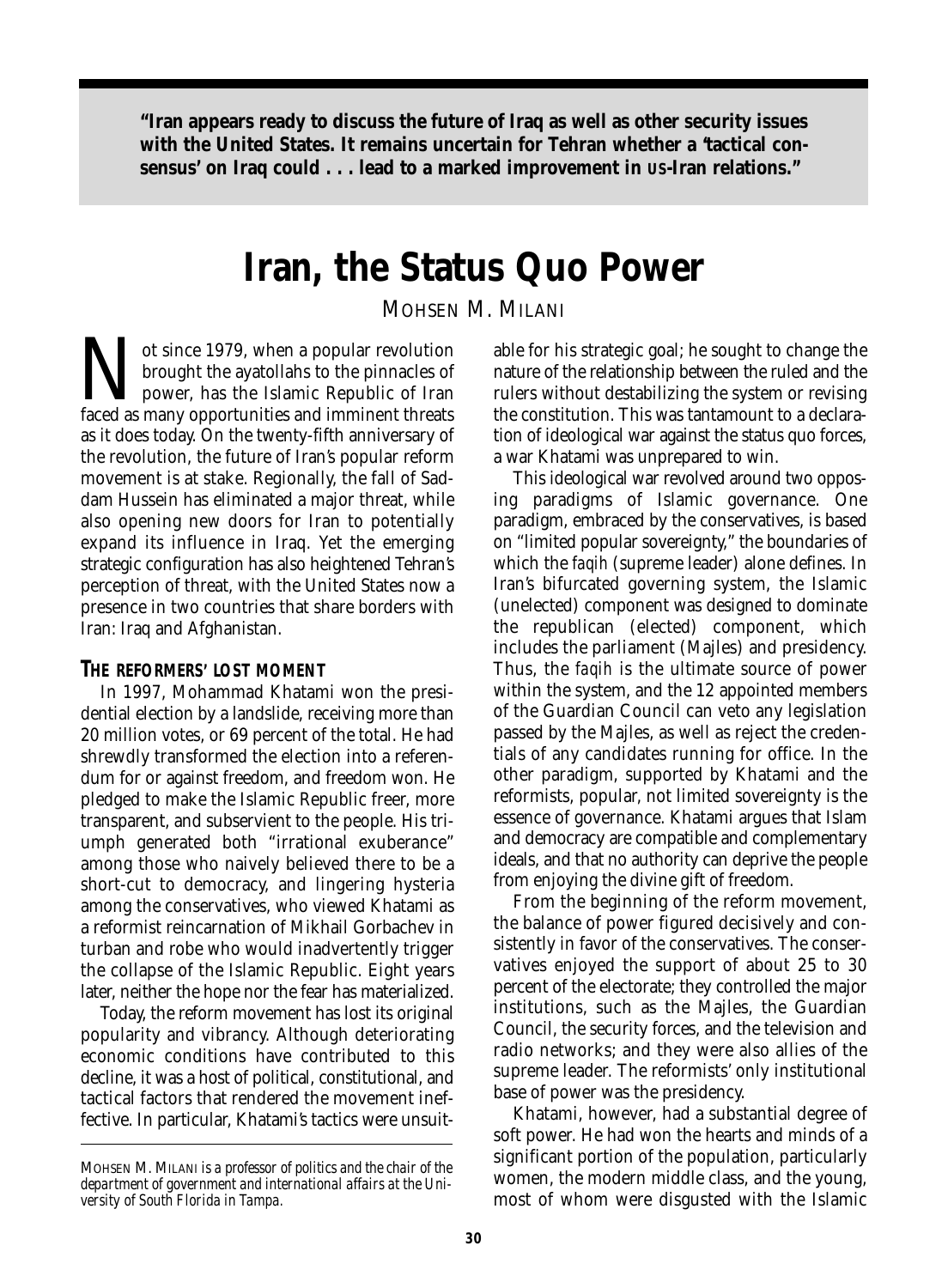Republic's imposition of a harsh Islamic code of behavior and morality. This enormous reservoir of support, which allowed the reformists to win control of the Majles in 2000, was never institutionalized. It is true that reformists created a major party, the Participation Front of Islamic Iran, but they failed to open the political process to Islamic and secular nationalist groups.

The reformists also failed to show tactical prudence when they alienated the former president, Hashemi Rafsanjani, pushing him into forming an alliance with the conservatives. The savvy Rafsanjani was chair of the Expediency Council—the body responsible for settling disputes between the Majles and the Guardian Council—and was a prized asset, since that body could help to pass reform initiatives vetoed by the Guardian Council.

#### **THE CONSERVATIVES' ARSENAL**

While the reformists made numerous tactical mistakes, the conservatives used every weapon in their arsenal to undermine the reform movement. The Guardian Council rejected the credentials of reformist candidates running for political office and blocked executive orders and legislation that it deemed menacing. The state-run radio and television networks provided critical support as the powerful judiciary, which had its own security forces, opened a frontal assault on reformist journalists. Khatami's signature initiative of expanding freedom of the press was all but shattered when his opponents shut down more newspapers and imprisoned more journalists than they had before he became president. Some of the leaders of the reform movement were imprisoned as well, including Hashem Aqajari, an Islamic thinker whose scathing critique of the political and religious roles of the clerics has earned him considerable popularity—and the accusation of denigrating and defaming Islam.

Finally, security issues, not the imperative of reform, have been the top priority of the Iranian elites for the past four years, and this in turn has strengthened the conservatives. In June 1999, a group of angry students demonstrated in Tehran against the closing of a pro-reform newspaper. Vigilante groups, aided by government security forces, stormed the students' dormitories and scores of students were injured. When the demonstrations became violent, Khatami called for an end to the protests; he was reportedly given a stern warning by the Revolutionary Guards to curb the activities of his supporters. From that point onward, Khatami became more sensitive about security issues and

increasingly suspicious of possible foreign intervention to foment instability within Iran.

International events beyond Iran's control further pushed security issues to the top of the agenda. The US "war on terror" and the presence of American troops in both Afghanistan and Iraq, along with Washington's talk of "regime change" in Tehran, made the survival and security of the Islamic Republic the principal preoccupation of the elites. This change in priorities was also evident in Khatami, who talked less about reform and more about security issues in the past three years than during his first term in office.

The conservatives took maximum advantage of this heightened threat perception and decided to end the debilitating political gridlock. In the parliamentary elections of 2003, the Guardian Council reviewed the applications of 8,172 parliamentary candidates and rejected 3,183, most of whom were reformists. As a result, the conservatives won 189 of the 290 seats in parliamentary elections that saw one of the lowest voter turnouts in recent years. Today, the conservatives control all major organs of government except for the presidency, and they could potentially win the presidential elections scheduled for May 2005.

#### **REFORM AND THE SILENT MAJORITY**

Now that the conservatives are in control, does this mean that the reform movement has been a total failure? Hardly. The reform movement has left indelible fingerprints all over the political landscape. Khatami helped enrich the country's intellectual milieu, and popularized the elementary vocabulary of democracy in a land long accustomed to autocracy and despotism. Under inhospitable conditions, the media continue to thrive, and there has been a discernible relaxation of the activities of the "moral police" as well as government cultural and social policies. Any frequent traveler to the country can see the huge and mainly positive social and cultural differences between the Iran of 2005 and the Iran of 1997.

Focusing only on the political competition between factions, one might mourn the premature decline of the reformists. From the perspective of civil society, a much more promising picture emerges. Khatami did not create the reform movement; he simply articulated some of the needs and aspirations of a vibrant civil society that reflects a majority of the Iranian public. Today, many of the needs and goals of this majority have not been addressed, which has led to widespread passivity, frustration, and anger.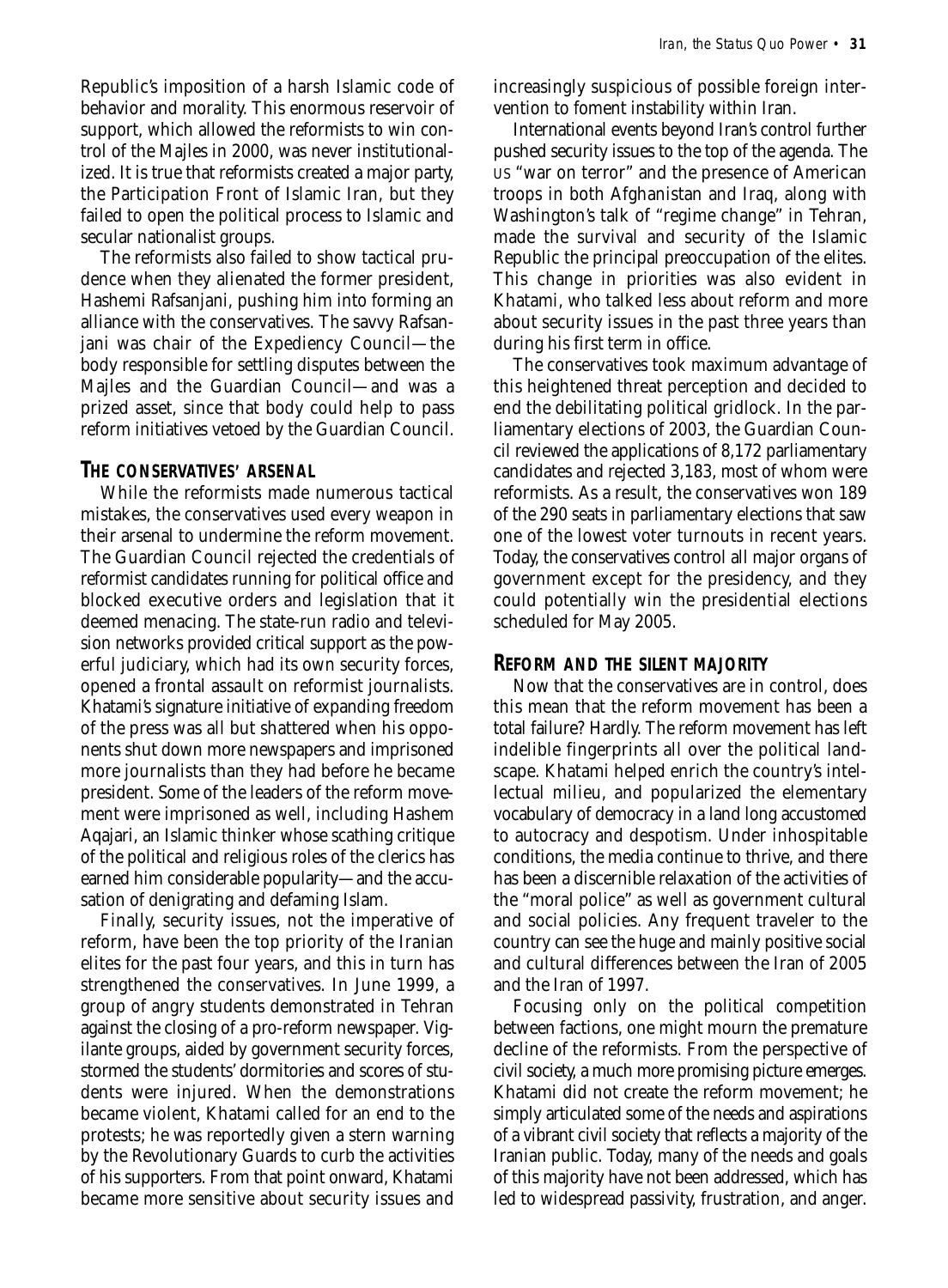One of the Islamic Revolution's legacies, however, is the institutionalization of elections and Iranian society's acceptance of them as the preferable method for resolving conflicts. And it is this silent majority that will continue to determine the outcome of elections in coming years, as all factions will continue to compete to win its support and represent its interests. Any electoral manipulation to suppress this majority could result in instability.

The most promising component of this silent majority is the under-30 generation. Today, approximately 43 percent of Iran's population of 68 million is under the age of 30, with no memory of the 1979 revolution. There are 2 million students in institutions of higher education, and 4 million recent college graduates. Interestingly, the percentage of women in Iranian universities is now greater than that of male students. While adult literacy is about 85 percent and 71 percent for males and females respectively, the rates are 95 and 92 percent for those between 15 and 24 years of age. This highly educated generation is Iran's

future.

No solid studies of the orientations of this generation have been published. What we do know is anec-

*Those who believe in the imminent collapse of the Islamic Republic underestimate its resiliency and misconstrue the nature of the popular discontent.*

of the Islamic Republic underestimate its resiliency and misconstrue the nature of the popular discontent. Having experienced a revolution and a bloody war with Iraq, Iran's silent majority has reached a remarkable maturity, favoring reform and peace over revolution and violence. Unless it is presented with a clear and preferable alternative to the status quo, this group will provide stability to Iran and will in its own unique way force the Islamic Republic to reform itself. In other words, while the reform movement may be terminally ill, reformism is alive and well, and is the emerging trend in Iranian political thought and action.

#### **IN SEARCH OF STABILITY**

While domestic reform has proceeded slowly, changes in Iranian foreign policy have been more expeditious and substantive. Washington continues to perceive Iran as a revolutionary force bent on undermining US allies and exporting its revolutionary ideals. This was a fairly accurate description of

> Iran in the 1980s, when winning the war against Iraq and exporting revolution were its twin goals. Today, the situation is radically different.

Since the end of Iraq-Iran War in 1988, Iran has gradually transformed itself from a revolutionary power into a regional status quo power in a quest to create spheres of influence. Recognizing this change could have profound ramifications for US policy toward Iran.

After the Iraq war, Iran became convinced that it lacked the power to export its revolution and made economic reconstruction its top priority. Iraq's invasion of Kuwait in 1990 accelerated Iran's transformation into a status quo power. During the crisis, Iran pursued "active neutrality," staying on the sidelines and avoiding any military involvement in the conflict, while indirectly helping the United States remove Iraq from Kuwait. Iran maintained its neutrality even during the mini-civil war that erupted in Iraq after its expulsion from Kuwait. While the Iraqi army slaughtered rebellious Kurds and Shiites, Iran, like the US-led allied forces, remained silent. That silence was the symbolic burial of the revolutionary phase of Iranian foreign policy.

Shortly after the Kuwaiti crisis, the Soviet Union disintegrated, creating enticing and historic oppor-

dotal and impressionistic. While a small portion remains politically active, a much larger segment is passive and mainly preoccupied with bread-andbutter issues. Yet, a new concept of freedom is gradually spreading among this young generation. Unlike the revolutionary generation in power today, which defined freedom as liberation from Western domination, this generation views freedom as both liberation from foreign domination and defense of the individual's inalienable right to live as he or she wishes. The individual is becoming the starting point of a new, albeit unstructured political discourse that is bound to become more coherent and refined in the future.

Nationalistic sentiments are also resurfacing evidenced by the remarkable popularity of pre-Islamic names—even as religion is becoming an increasingly private matter for this generation. Unlike Ataturk in Turkey and the two Pahlavi kings in Iran who imposed a top-down style of secularization, the idea of secularization is now spreading from the bottom up.

Despite widespread discontent, the state remains stable. Those who believe in the imminent collapse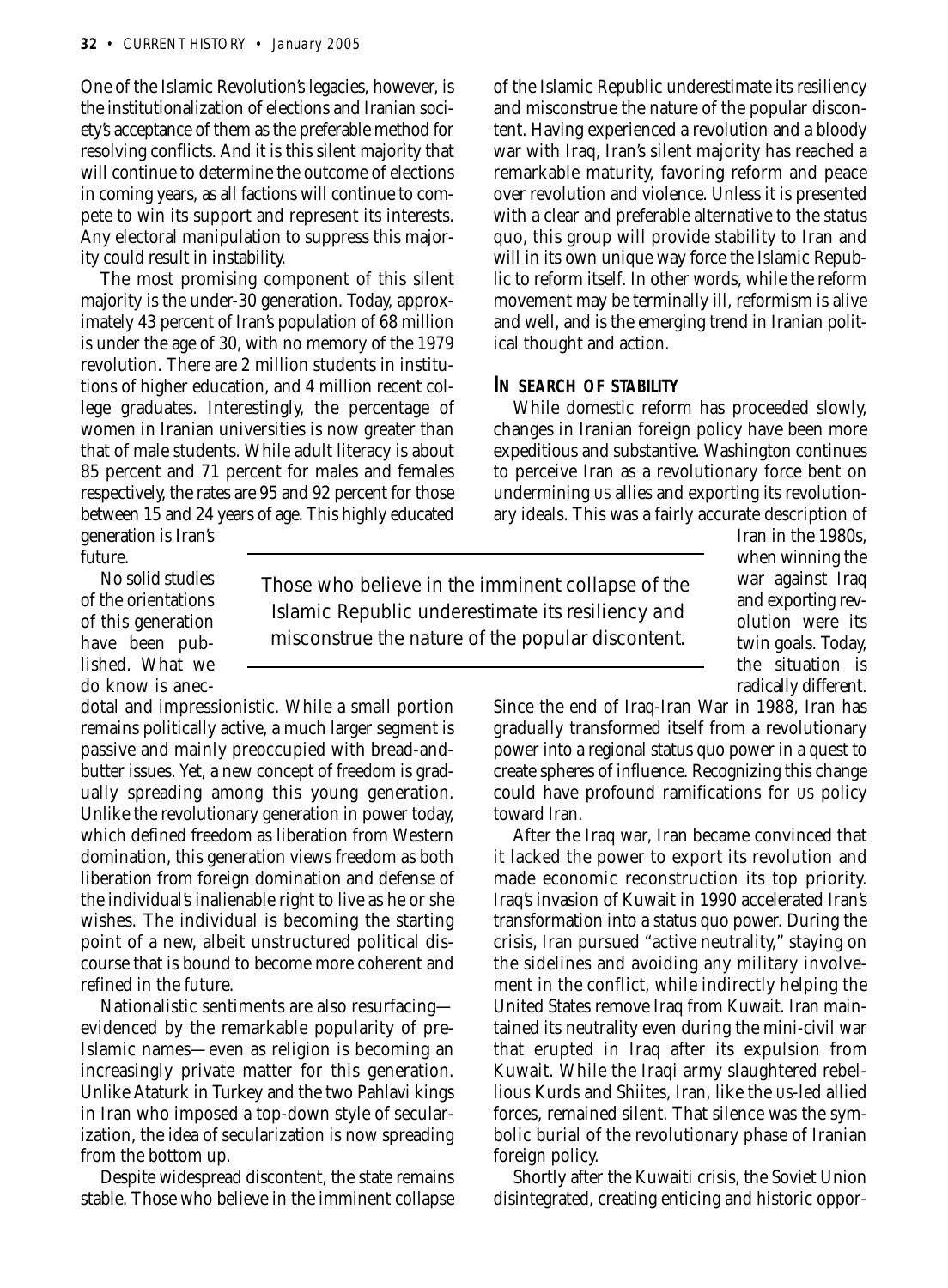tunities for Iran in the newly formed independent states of the former Soviet Union, many of which shared deep commonalities with Iran.

Instead of exporting revolution, Iran is now more interested in regional stability and commercial activities. Its ultimate strategic goal is to become a major economic power and hub for the transit of goods and services between the Persian Gulf and Afghanistan, and possibly even China.

It is ironic that US policies have also helped transform Iran into a regional power. First, the United States overthrew the Taliban with the assistance of the Northern Alliance, an Afghan coalition of Dari-Persian speaking forces that was formed with Iranian assistance and received generous Iranian support. Iran even indirectly cooperated with the United States to liberate Afghanistan. It announced that it would provide sanctuary to distressed US military personnel inside Iranian territory. Iranian advisers rubbed shoulders with American military personnel in the region controlled by the Northern Alliance. Once the Taliban were overthrown, Iran developed close relations with the pro-American government of Hamid Karzai and became heavily engaged in the reconstruction of Afghanistan, especially in the Herat region.

More consequential than the fall of the Taliban was the collapse of Saddam Hussein, Iran's main nemesis. Thanks to the United States, the single greatest threat to Iran was eliminated, and Iran's role as the most powerful indigenous force in the Persian Gulf has been solidified.

# **NEIGHBORLY CONNECTIONS**

Iran is an influential player in Iraq and shares deep historical and cultural ties with that country. Iran and Iraq are the only two countries in the world where Shiism is the majority religion (95 percent of Iranians are Shiite and at least 60 percent of Iraqis are). Iran has well-entrenched relations with the Shiite ulema (clerical) establishment in Iraq. There is also a substantial population of Iraqi Shiites of Iranian lineage who live in southern Iraq. After the fall of Saddam, thousands of Iranians, including many who had been exiled by Saddam, flocked to Iraq.

Iran has powerful political connections in Iraq with the al-Dawa party and the Supreme Council of Iraq's Islamic Revolution (created by Iran in the early 1980s) and with the latter's nearly 10,000 Iranian-trained armed militia members, the Badr Brigade. Iran also appears to have good relations with the militant Shiite cleric Muqtada al-Sadr. And it enjoys friendly relations with the two major Kurdish parties, the Patriotic Union of Kurdistan and the Democratic Party of Kurdistan, and with Ahmad Chalabi's Iraqi National Congress. (Once the favorite of the Pentagon, his group had offices in Tehran supported by US funds.) Iranian radio and television programs, aired in Arabic from Iran, are popular in southern Iraq.

Despite these assets, Iran's role in Iraq should not be exaggerated. Neither should the vitriolic declarations of a few demagogues in Tehran be confused with its actual policy. Three factors will continue to limit Iran's influence in Iraq: the United States is a powerful impediment to Iran's ambitions; as Iran learned during the Iran-Iraq War, Iraq's Shiites are Iraqis first and Shiite second; and Iraqi nationalists harbor deep suspicions of the Persians and would oppose Iranian interference.

It is also crucial to distinguish between Iran's policy and the role played by the informal Shiite ulema networks created centuries ago in Iran, Iraq, and Lebanon. Distinguishing where one network begins and the others end is not easy: Iraq's Ayatollah Ali Sistani, for example, is Iranian-born while Ayatollah Shahroudi, the head of Iran's judiciary, is Iraqiborn. It is exceptionally difficult to establish how much control, if any, the Iranian government or Iran's supreme leader, Ayatollah Ali Khamenei, exercises over these networks.

The policy of the Iranian government likely will continue to evolve as facts on the ground change. Uncertain about Iraq's future, Iran is keeping its options open, avoiding antagonizing any major Iraqi force, and sailing along the tip of whatever is the current wave of public mood in Iraq.

# **WHAT TEHRAN WANTS IN IRAQ**

Iran pursues four main goals in Iraq. Its primary objective is to prevent the establishment of an anti-Iran, Sunni-dominated regime in Baghdad. Iran is worried about the resurgence of the Baathist party and the US decision to retain members of the "Iran Section" of Saddam's Mokhaberat (intelligence service) who could reignite old hostilities with Iran. Tehran has been pleased, so far, with the two post-Saddam governments. And it does not fear the establishment of a democratic Iraqi state, however improbable that eventuality. Turkey, another neighbor of Iran, is democratic and a member of NATO, and it has had no impact on Iran's internal politics. Why would the case of a "democratic Iraq" be any different?

A second priority for Iran is to support the Shiite awakening in Iraq. Since the 1979 Islamic revo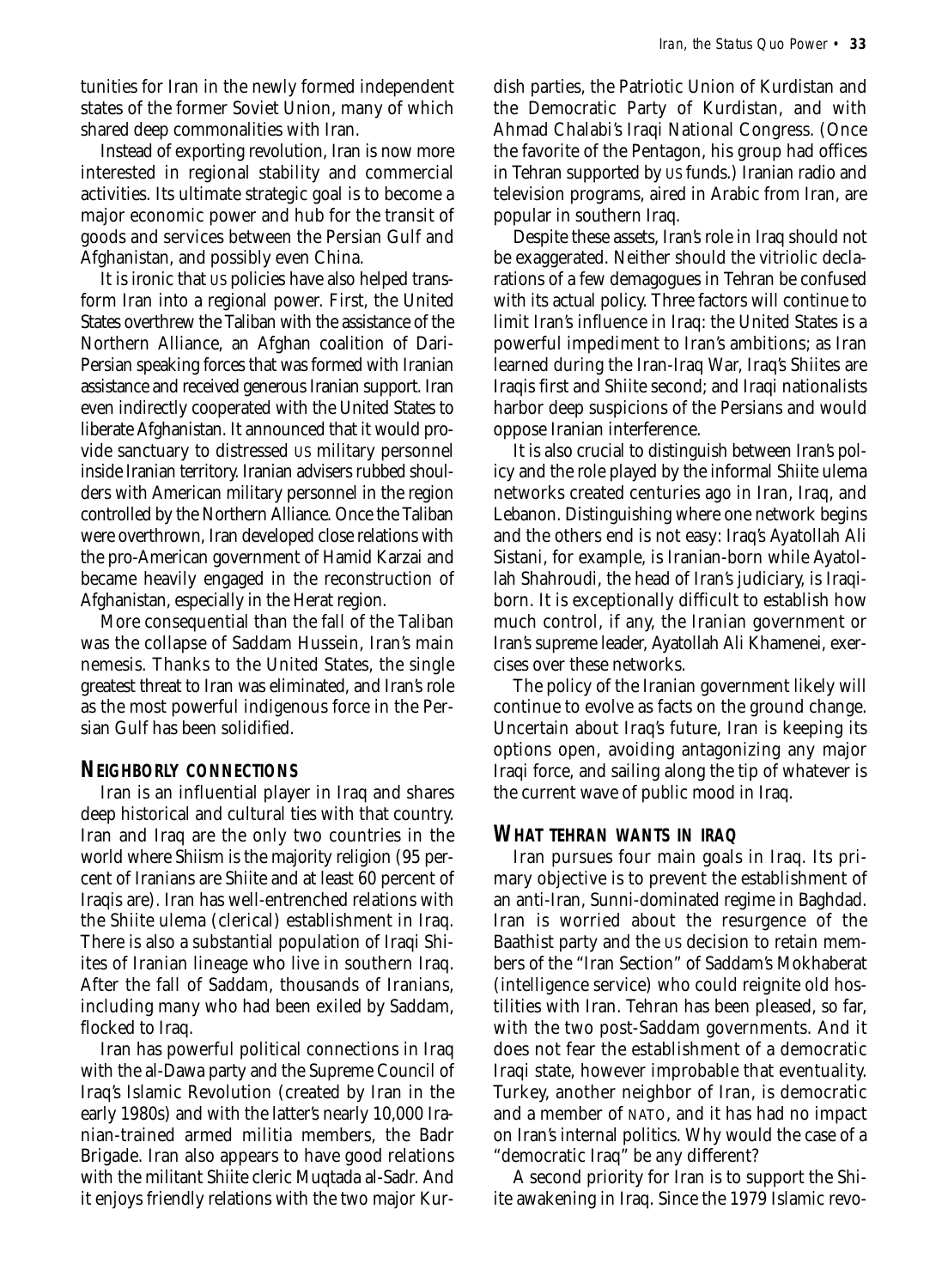lution, there has been a resurgence of the historically repressed Shiites in Lebanon, Afghanistan, Pakistan, and now Iraq. Thanks to the US destruction of Saddam's "republic of fear," millions of oppressed Shiites have been liberated and energized. Iran is determined to support and sustain this liberation. This is why Iran, like the United States, has consistently called for free national elections, convinced that the Shia will emerge victorious.

This is not to suggest that Tehran's agenda today is to push for an Iranian-style Shiite theocracy in Iraq. However, any partitioning of Iraq could change this policy. Iran is aware that the large and vocal Sunni and Kurdish populations would violently oppose the creation of any Shiite theocracy. In fact, Iran is much more concerned about the prospect of jihadists and Wahhabi fundamentalists fomenting sectarian conflicts between the Shiites and Sunnis, which could drag Iran into the fray.

Iran has also given rhetorical support to the Iraqi insurgency, although its policy is shrouded in

secrecy. It is unlikely that Iran has provided any logistical support to the Sunni insurgents. The case of the Shiite insurgency, which has subsided considerably

in recent months, is different. Tehran denies any involvement, although some Iraqi officials have accused Iran of providing weapons to Muqtada al-Sadr's Mahdi Army. Iran has clearly avoided condemning both Muqtada and the Sunni insurgency, partly because Tehran recognizes Muqtada's popularity among the Shiites and views him as a counterforce to the moderate Ayatollah Sistani; partly because the insurgency opposes the US occupation; and partly because Iran would like to endear the Sunni forces to its side.

Iran has praised the insurgency as a national liberation movement and "the beginning of a new Intifada against foreign aggressors." It appears that Tehran supports the Shiite insurgency as long as it does not generate a violent reaction by the United States. It was in that spirit that Iran sent a delegation in mid-2004 to mediate the dispute between coalition forces and Muqtada (which resulted in the assassination of an Iranian official).

Iran's third goal is to ensure Iraq's territorial integrity and prevent its Balkanization. Aside from the danger of civil conflict in the region, Iran will not tolerate an autonomous Kurdistan in Iraq. The creation of a Kurdish state would undoubtedly entice ethnic groups in Iran to demand their own autonomy.

Finally, Iran is eager to engage in Iraq's reconstruction. It would like to expand its influence in the Shiite holy cities of Iraq, as it has done in Herat.

The collapse of Saddam has created additional challenges for Iran. The biggest is preventing the United States from building permanent military bases in Iraq. To establish bases, the United States would have to request formal Iraqi permission. Iran could easily increase its propaganda and call on the Iraqis to denounce what might be labeled a "capitulation agreement." Ayatollah Ruhollah Khomeini's denunciation of a similar agreement signed between Iran and the United States in 1963 generated considerable popularity for him.

Another source of concern for Tehran is the possible manipulation of the Mojahedin-e Khaleq as mercenaries to destabilize Iran. The Mojahedin, which was supported by Saddam and operated from Iraq, is now under direct US control. Tehran, like the

*It is ironic that US policies have also helped transform Iran into a regional power.*

United States, considers this organization a terrorist entity. The United States, however, has refused requests to extradite members of the group to Tehran,

leading Iran to accuse Washington of hypocrisy and inconsistency in conducting its "war on terrorism." Iran, which is holding some Al Qaeda members who escaped from Afghanistan during the war against the Taliban, would like to use this Al Qaeda "card" as leverage to strike a deal with Washington about the Mojahedin.

Another challenge for Iran is the future of the Qom-Najaf corridor. The seminaries in Iraq historically have had an important impact on Iranian politics. It was from Najaf, for example, that Ayatollah Khomeini delivered his historic lectures to legitimize the establishment of an Islamic government based on the clerics' direct rule, or the *velayat-e faqih.* Today, there are those in Iran, including some clerics, who either seek to democratize or altogether reject this doctrine; these voices are often suppressed. With a revived and powerful seminary in Najaf, this situation could reverse. Ayatollah Sistani belongs to the "quietist" school of Shiism, which rejects Khomeini's interpretation of the *velayat-e faqih.* A Najaf seminary unfriendly to Iran's version of the *velayat-e faqih* doctrine would be a long-term concern of the Iranian regime. It is important to note, however, that it would be unlikely for a non-Iranian ayatollah in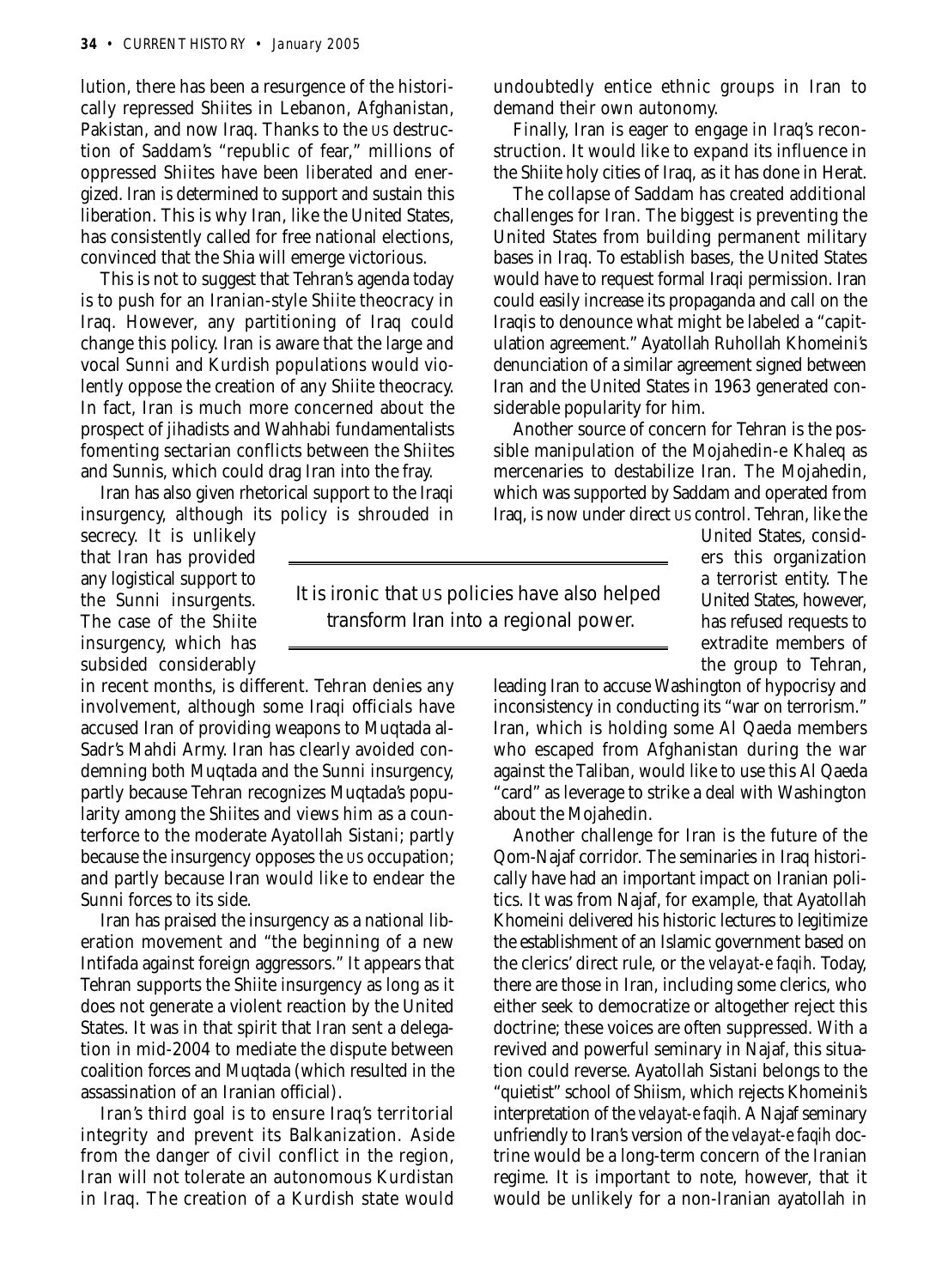Najaf or elsewhere to influence events in Iran. Moreover, both the Qom and Mashhad seminaries in Iran have greater resources available to them than Najaf does, which means that they could influence Najaf more than Najaf could influence them.

### **WASHINGTON AND TEHRAN**

The chaotic conditions in Iraq provide a unique opportunity for a rapprochement between the United States and Iran. At first, the stunningly quick US victory amplified the fears of the ruling ayatollahs that Iran, as a member of the "axis of evil," could be the next target of American wrath. However, the ferocity of the Iraqi insurgency has convinced Tehran that a US invasion of Iran is no longer feasible. In fact, a consensus has developed in Tehran that, if Iran avoids any direct confrontations with the United States, potential new opportunities in Iraq outweigh potential threats. Iran seems to have concluded that it can develop a "tactical consensus" with the United States in Iraq, as it did in Afghanistan. The prevailing sentiment is that the United States has slipped into a quagmire in Iraq. Escape will require an arrangement with Tehran, which could become the prelude to direct bilateral negotiations.

So far Iran has not actively sought to undermine the United States in Iraq. Most regional specialists agree that Iran could make things much more difficult for the United States if it so desired. One factor that could alter Iranian behavior is how the United States addresses Iran's heightened threat perception. The equation is rather straightforward: more American threats and no incentives will equal greater temptations for Iran to undermine the United States in Iraq and elsewhere.

Addressing Iran's security concerns will give incentives to Iran to cooperate with the United States. Washington could simply ignore Iran and continue with its current policy; the imprudence of such a course becomes apparent if we place Iraq within the context of the security of the Persian Gulf region. The stability of the oil-rich Persian Gulf remains, after all, a top strategic US objective. The United States could try unilaterally to maintain regional stability—a questionable strategy that would be hugely expensive and ultimately unsustainable.

The prospect of the United States' relying on the Arab countries in the region is not promising, either. The daunting task of building a unified and relatively strong Iraq will take years. Saudi Arabia, with its weak army and small population, is hardly in a better position to make a decisive contribution to the region's stability. Today, that fragile kingdom must contain the threat posed by Al Qaeda and grapple with the succession of its aging leadership. The other littoral sheikhdoms are too powerless to become serious regional players.

Marginalizing Iran, the region's oldest, most populous, and most stable state, would be a mistake. The history of the past four decades shows that when the United States, the world's superpower, and Iran, an emerging regional power, have been at peace, the Persian Gulf enjoys stability. When the two nations have not been at peace, the region has not been, either.

## **IRAN AND THE BOMB**

A key impediment to improving US-Iran relations is Iran's nuclear energy programs. Iran, as a signatory to the nuclear Non-Proliferation Treaty and the treaty's Additional Protocol, which calls for intrusive safeguards, claims that it has the sovereign and legal right to engage in peaceful nuclear research and development, subject to inspections by the International Atomic Energy Agency. Iran has consistently insisted that its nuclear programs are solely for peaceful ends and that it has no intention or existing program to develop nuclear weapons. The government has even suggested that using nuclear weapons is religiously forbidden.

Still, there is a debate in Iran about the wisdom of developing nuclear bombs. There are those who believe that a nuclear Iran will become more vulnerable than a non-nuclear Iran. A group of Majles deputies, for example, is drafting legislation to ban the building of nuclear weapons. There are also those who believe that Iran lives in a dangerous and nuclearized region, and that a nuclear Iran is the best deterrent against its enemies. There is total consensus, however, that Iran should develop its civilian nuclear programs. The government is capitalizing on this popular sentiment by arguing that the United States is determined to stop Iran from developing civilian nuclear energy.

Washington has consistently accused Iran of deceiving the international community and of harboring a surreptitious nuclear program. The International Atomic Energy Agency has thus far not found any evidence that Iran is building nuclear weapons. It has, however, criticized Iran for a lack of transparency and for not voluntarily reporting some of its activities and facilities.

Recently, two options on how best to deal with Iran's nuclear ambitions have received prominent attention. The first is "regime change," which is not